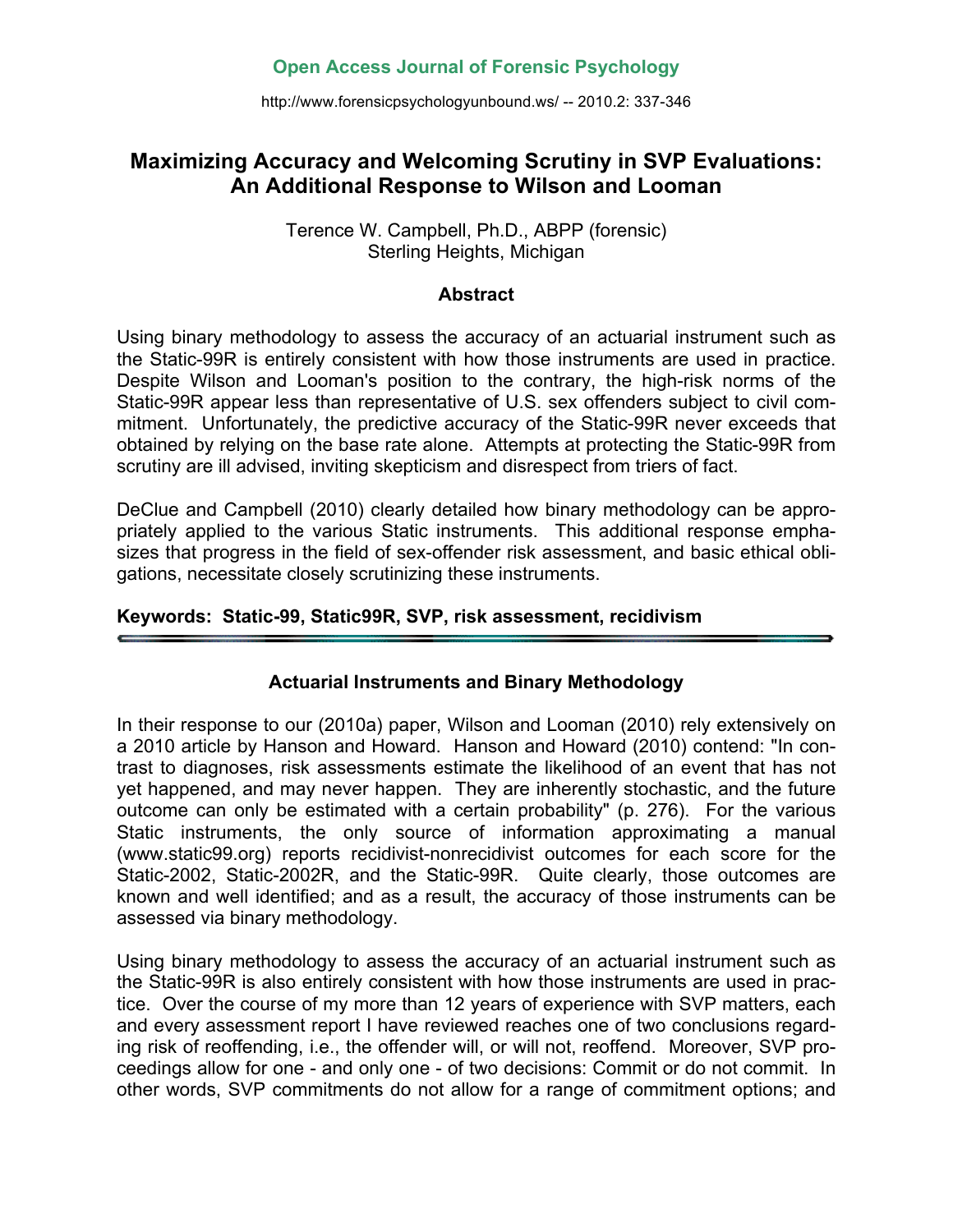as a result, binary methodology is entirely appropriate for assessing the accuracy of these risk assessments.

Wilson and Looman also contend: "Simply put, the Static-99 and its progeny were not designed to facilitate answering the 'more likely than not' [to sexually reoffend] question faced by SVP evaluators, no matter how much they may want them to" (p. 12). I recommend that Wilson and Looman reconsider this position in view of Hanson's 1998 recommendations regarding 2 X 2 prediction tables. Citing a September 2009 ATSA presentation by Hanson, Phenix, and Helmus, and a December 2009 training presentation by Thornton and Helmus, Sreenivasan, Weinberger, Frances, and Cuswoth-Walker (2010) characterized them as "declarations that this process of rating alone [Static-99R] is sufficient to describe risk" (p. 403). In other words, no matter how much Wilson and Looman may criticize the practice of using the Static-99R to assess reoffending risk, it is nonetheless done with great regularity. If Wilson and Looman persist in their position, I would ask: *If rejecting actuarial assessment as the centerpiece of risk assessment, then how should an SVP evaluator proceed?* Surely, any response must amount to more than a poorly disguised retreat into the vagaries of clinical judgment.

# **High-Risk Norms**

Wilson and Looman advocate using the high-risk/need normative sample of the Static-99R for assessing risk of sexual reoffending. In their 2009 Power Point presentation, Hanson et al. advise that using the high-risk/need norms necessitates justifying that the routine norms do not apply to a particular offender. In particular, they recommend identifying offenders who are a "Member of small minority selected on risk/need factors external to Static-99R/Static-2002R: use high-risk/need norms" (p. 20). This recommendation necessitates asking, *Selected on what risk/need factors external to the Static-99R/Static-2002R?* The most compelling feature of this recommendation is the unavailability of a standardized procedure for following it. Too often, such risk/need factors are found more frequently in samples of offenders who do not reoffend compared to those who do (Campbell & DeClue, 2010b). Relying on these risk/need factors therefore results in false-positive classifications of sex offenders. Hanson et al. (2009) also indicated that using the "Routine norms" is "sufficient in most circumstances" (p. 20).

Hanson, Phenix, and Helmus (2009) advocated SVP evaluators to rely on local norms when possible. Examining the sources for the high-risk/needs norms identifies them as far less than "local" when evaluating U.S. offenders. The total high-risk/needs sample for the five-year follow-up is 1,313 offenders drawn from six separate samples. The high-risk/needs sample for the 10-year follow-up is 722 offenders drawn from five separate samples. These samples include the following (Phenix, Helmus, & Hanson, 2009, p. 12-13).

Bengston, 2008: This sample included Danish sex offenders undergoing pre-trial forensic assessment. These offenders presented histories of possible mental disorder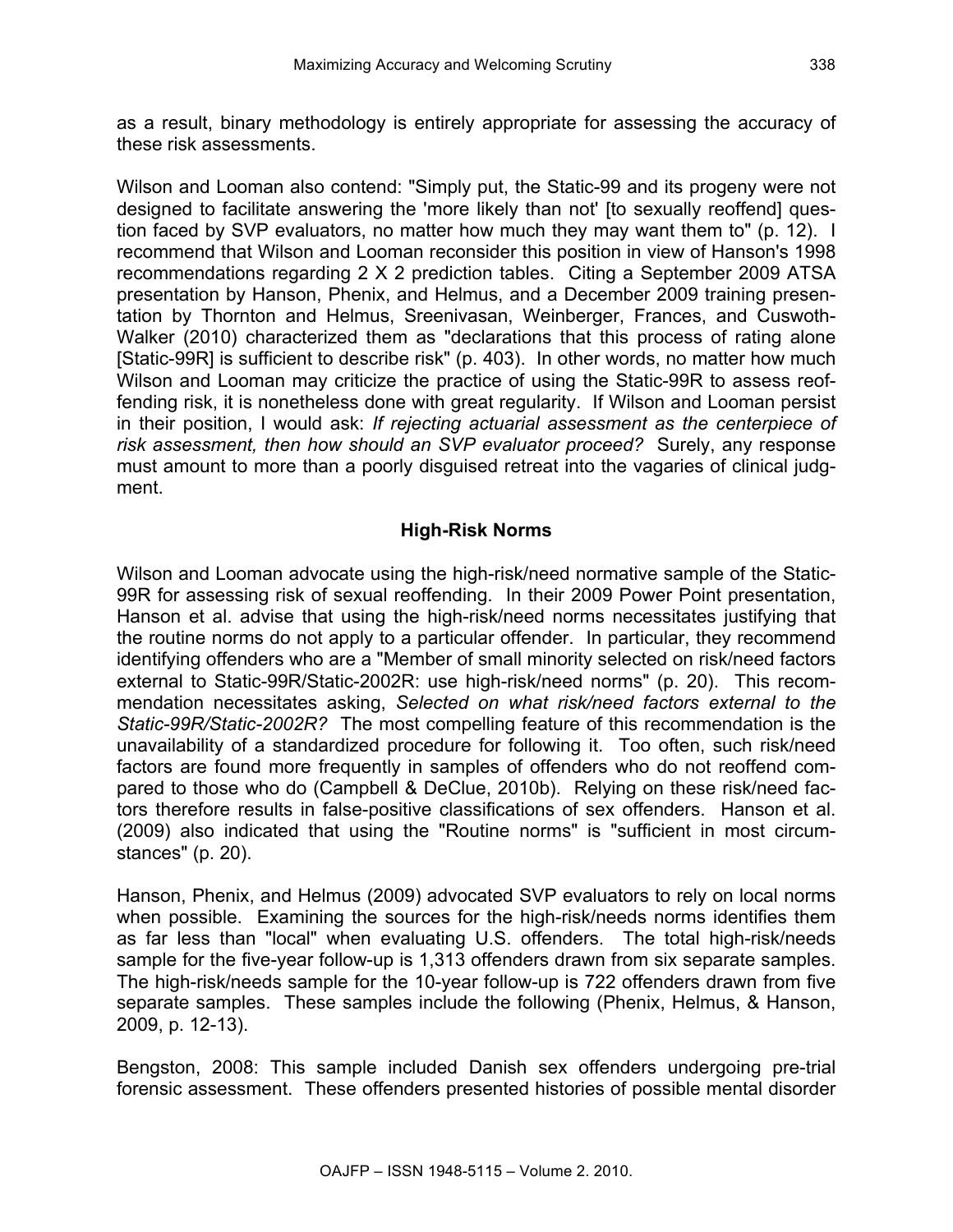or mental retardation. The specific number of offenders from this sample is not identified.

#### **Bonta & Yessine, 2005**

This sample included Canadian offenders flagged as potentially Dangerous Offenders by Canada's National Flagging System. The specific number of offenders from this sample is not identified.

#### **Haag, 2005**

This sample included all male Canadian federal sex offenders with Warrant Expiry dates in 1995. The specific number of offenders from this sample is not identified.

#### **Knight and Thornton, 2007**

This sample included sex offenders assessed or treated at the Massachusetts Treatment Center between 1959 and 1984. In the original study, corresponding to this sample, Prentky, Lee, Knight, and Cerce (1997) advised: "The obvious, marked heterogeneity of sexual offenders precludes automatic generalization of the rates of reported here to other samples" (p. 656). The specific number of offenders from this sample is not identified.

#### **Nicholaichuk 2001**

This sample consists of sex offenders undergoing treatment at a federal maximumsecurity facility located in Saskatchewan. The specific number of offenders from this sample is not identified.

#### **Wilson and colleagues, 2007**

This sample consists of Canadian sex offenders detained in prison until their Warrant Expiry Date. Half of this group participated in Circles of Support and Accountability as part of their treatment. The specific number of offenders from this sample is not identified.

To say the least, it is unlikely that four Canadian samples, and one idiosyncratic U.S. sample can serve as comparison groups for contemporary U.S. offenders. In her 2009 thesis, Helmus addressed this issue emphasizing: "These norms should not be adopted in all contexts without caution. Given that base rates showed such large variability across samples, evaluators cannot take for granted that any set of norms is going to apply to the context in which they are assessing risk" (p. 131). It also becomes necessary to ask whether Wilson and Looman actually want to rely on the high-risk sample of 703 previously convicted sex offenders. While referring to how insurance companies use actuarial tables for rate decisions, Wilson and Looman might want to consider the many thousands of individuals included in those tables.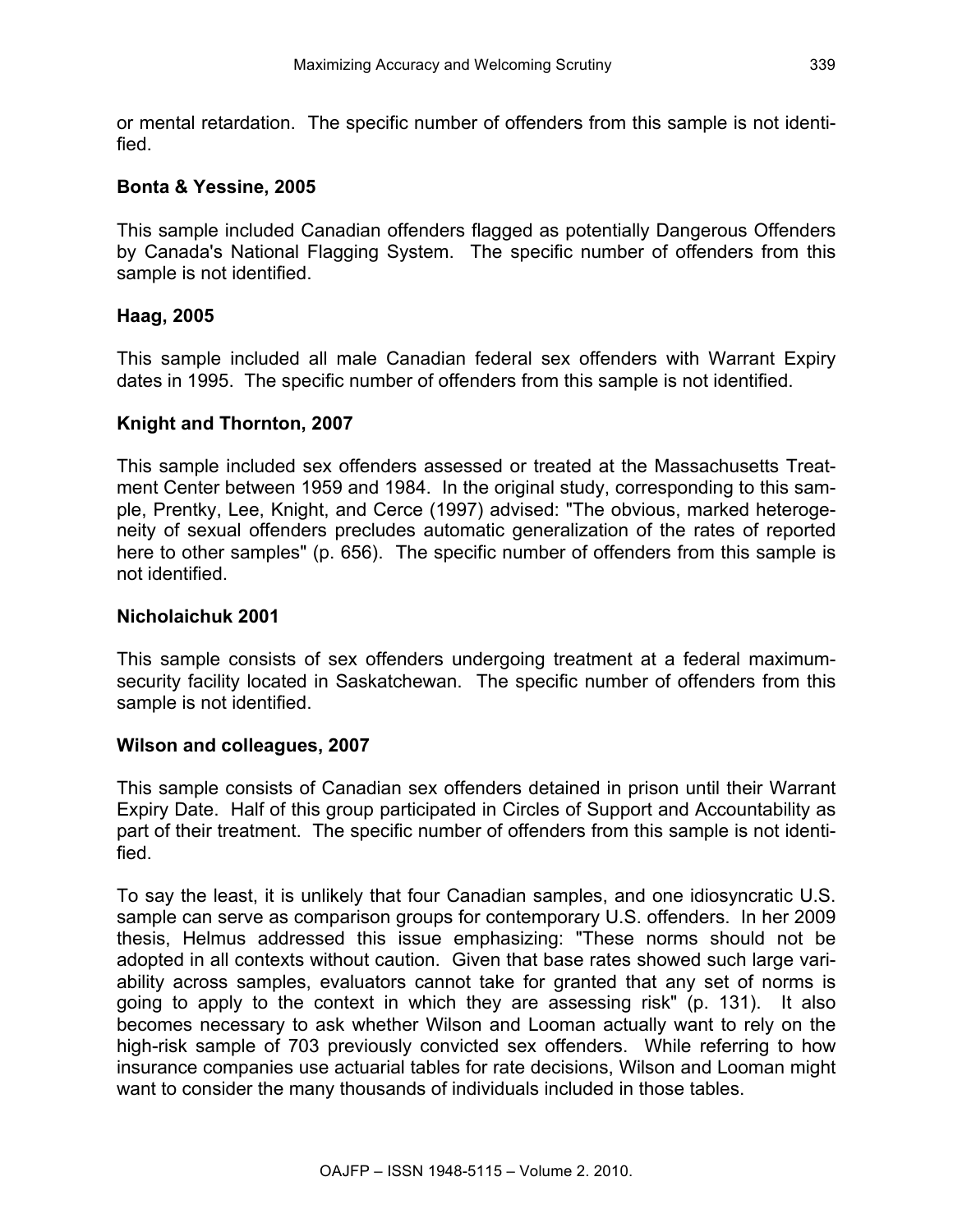Boccaccini, Murrie, Capterton, and Hawes (2009) recommended that large jurisdictions (e.g., state correctional systems) develop their own local base rates of sexual recidivism. Boccaccini et al. cited Standard 3.13 of the 1999 Standards for Educational and Psychological Testing (SEPT) advising: "Before using an empirically derived measure, clinicians should ensure that supportive data is available from a sample 'sufficiently large and representative of the population for which the test is intended'" (p. 282) (SEPT, 1999, p. 46). It seems clear and evident that this sample of 703 previously convicted offenders is neither large enough, nor sufficiently representative, to support decision making in high-stakes legal proceedings such as SVP matters.

# **Identifying Predictive Accuracy**

I would also point out that somehow Wilson and Looman have misread and/or misunderstood a basic issue in our 2010 paper. We do not—nor did we ever—advocate relying on a Static-99 score of 6 to maximize predictive accuracy. Nothing could be further from the truth. Like Wilson and Looman, I consider the original Static-99 as obsolete. When using the Static-99R, for example, I recommend obtaining the offender's score, and clearly identifying each of the 2 X 2 outcomes associated with that score for all four norm groups. In particular, consider an offender whose Static-99R score is a 6. Tables 1-8 report the outcomes for that score across each of the four norm groups.

**Table 1**: Outcomes obtained if relying on the "Routine" norms for a Static-99R score of 6 and above when ruling in recidivism risk

|                 | True | False |
|-----------------|------|-------|
| <b>Positive</b> | 41   | 193   |
| Negative        | 2068 | 104   |

Positive Predictive Value (PPV) = .18 (41/234).

**Table 2**: Outcomes obtained if relying on the "Routine" norms for a Static-99R score of 6 and below when ruling out recidivism risk

|                 | True | False |
|-----------------|------|-------|
| <b>Positive</b> | 27   | 97    |
| <b>Negative</b> | 2164 | 118   |

Negative Predictive Value (NPV) = .95 (2164/2282).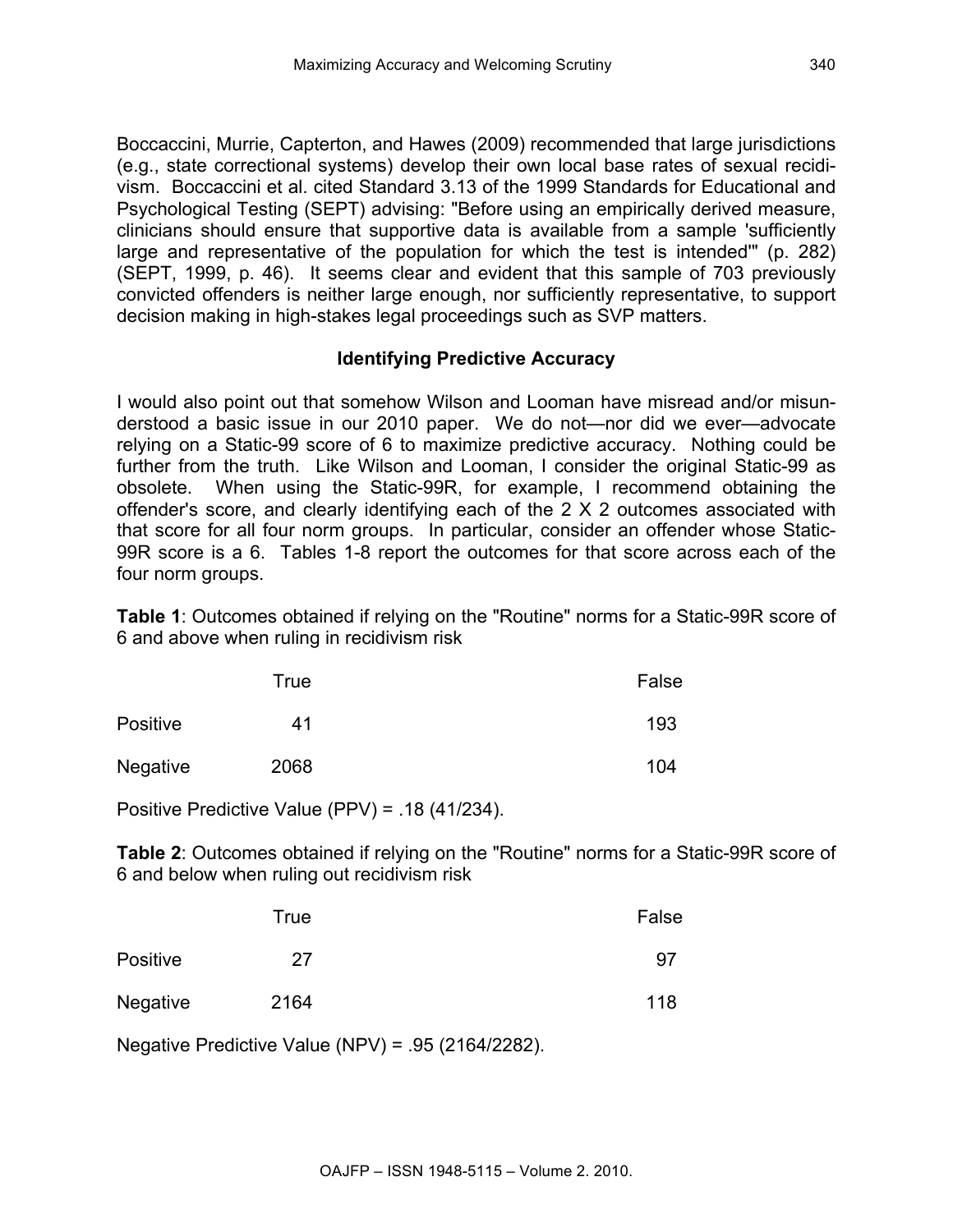**Table** 3: Outcomes obtained if relying on the "Selected for treatment" norms for a Static-99R score of 6 and above when ruling in recidivism risk

|                 | True | False                    |
|-----------------|------|--------------------------|
| Positive        | 27   | 51                       |
| <b>Negative</b> | 697  | $PPV = .35 (27/78)$<br>9 |

**Table 4**: Outcomes obtained if relying on the "Selected for Treatment" norms for a Static99R score of 6 and below when ruling out recidivism risk

|                 | True | False |                       |
|-----------------|------|-------|-----------------------|
| <b>Positive</b> | 15   | 26    |                       |
| <b>Negative</b> | 722  | 103   | $NPV = .90 (722/825)$ |

**Table 5**: Outcomes obtained if relying on the "Non-routine" norms for a Static-99 score of 6 and above when ruling in recidivism risk

|                 | True | False |                      |
|-----------------|------|-------|----------------------|
| <b>Positive</b> | 118  | 185   |                      |
| <b>Negative</b> | 1109 | 1214  | $PPV = .39(118/303)$ |

**Table 6**: Outcomes obtained if relying on the "Non-routine" norms for a Static-99 score of 6 and below when ruling out recidivism risk

|                 | True | False |                        |
|-----------------|------|-------|------------------------|
| <b>Positive</b> | 70   | 103   |                        |
| <b>Negative</b> | 1191 | 262   | $NPV = .82(1191/1453)$ |

**Table 7**: Outcomes obtained if relying on the "High-risk" norms for a Static-99 score of 6 and above when ruling in recidivism risk

|                 | False<br>True |     |                      |
|-----------------|---------------|-----|----------------------|
| <b>Positive</b> | 85            | 118 |                      |
| Negative        | 381           | 119 | $NPV = .42 (85/203)$ |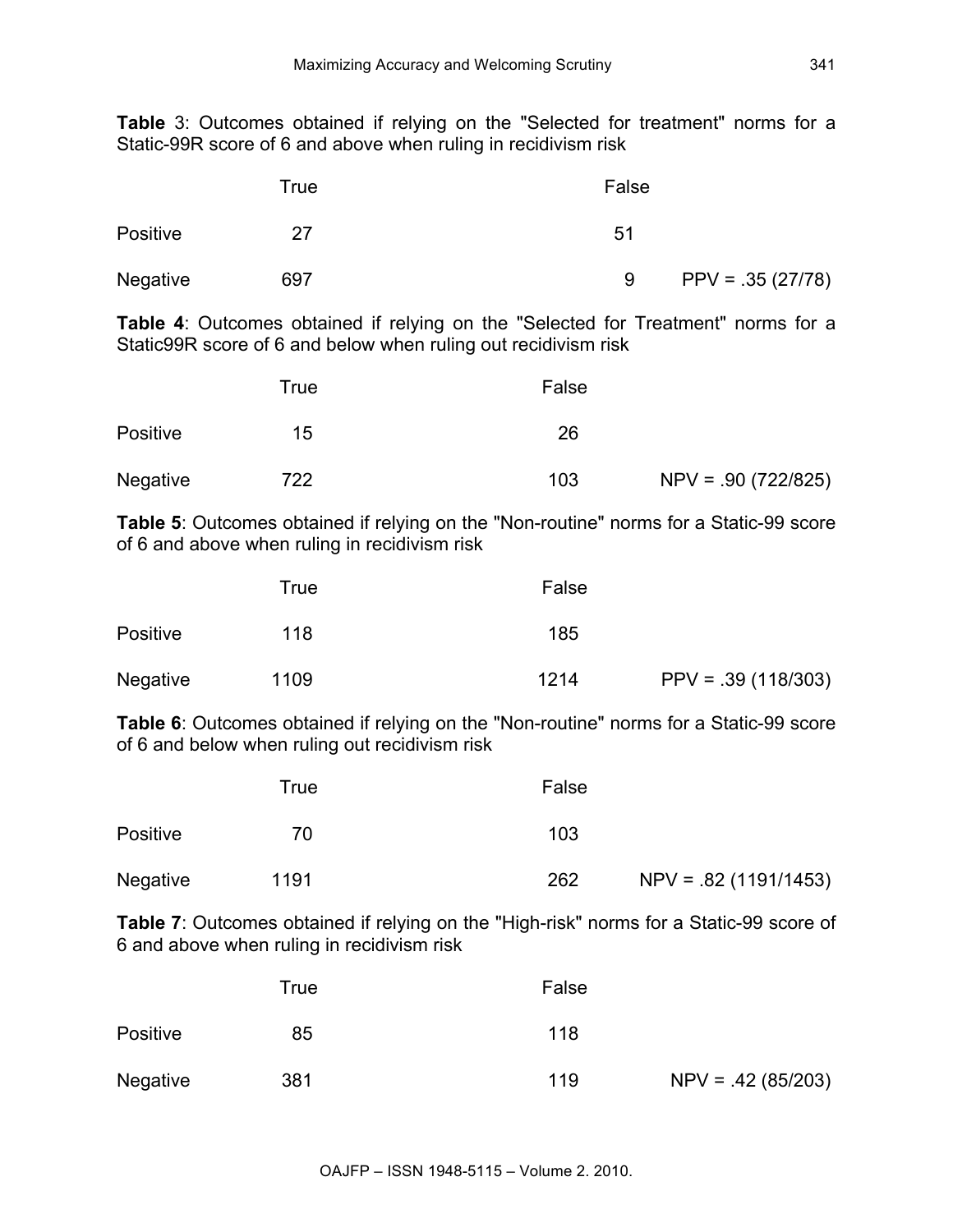**Table 8**: Outcomes obtained if relying on the "High-risk" norms for a Static-99 score of 6 and below when ruling out recidivism risk

|                 | True | False |                       |
|-----------------|------|-------|-----------------------|
| <b>Positive</b> | 53   | 67    |                       |
| Negative        | 432  | 151   | $NPV = .74 (432/583)$ |

Tables 9 and 10 summarize the outcomes obtained for ruling in, or ruling out, recidivism risk for each of the four norm groups. PPV refers to Positive Predictive Value, or how accurately a given cutoff score identifies those who will reoffend. NPV refers to Negative Predictive Value, or how accurately a given cutoff score identifies those who do not reoffend.

**Table 9**: Sample Ns, Base Rates, Overall Accuracy, and PPV for four Static-99R norm groups when ruling in recidivism risk

# **Ruling-In Recidivism Risk**

|                         | Routine | Tx Need | Non-Routine | High-Risk |
|-------------------------|---------|---------|-------------|-----------|
| N of Group              | 2406    | 866     | 1626        | 703       |
| <b>Base Rate</b>        | 6%      | 14%     | 20%         | 29%       |
| <b>Overall Accuracy</b> | 88%     | 84%     | 75%         | 66%       |
| <b>PPV</b>              | 18%     | 35%     | 39%         | 42%       |

**Table 10**: Sample Ns, Base Rates, Overall Accuracy, and NPV for four Static-99R norm groups when ruling out recidivism risk

#### **Ruling-Out Recidivism Risk**

|                         | Routine | Tx Need | Non-Routine | High-Risk |
|-------------------------|---------|---------|-------------|-----------|
| N of Group              | 2406    | 866     | 1626        | 703       |
| <b>Base Rate</b>        | 6%      | 14%     | 20%         | 29%       |
| <b>Overall Accuracy</b> | 91%     | 85%     | 78%         | 69%       |
| <b>PPV</b>              | 95%     | 90%     | 82%         | 74%       |

Given the data found in Tables 9 and 10, an evaluator can explain that Positive Predictive Value (PPV) means that, if ruling in recidivism risk, that decision will be correct somewhere between 18% and 42% of the time, depending on which norm group is considered. Ruling in recidivism risk will also be mistaken somewhere between 58% and 82% of the time. An evaluator can also explain that, if ruling out recidivism risk, that decision will be correct somewhere between 74% and 95% of the time depending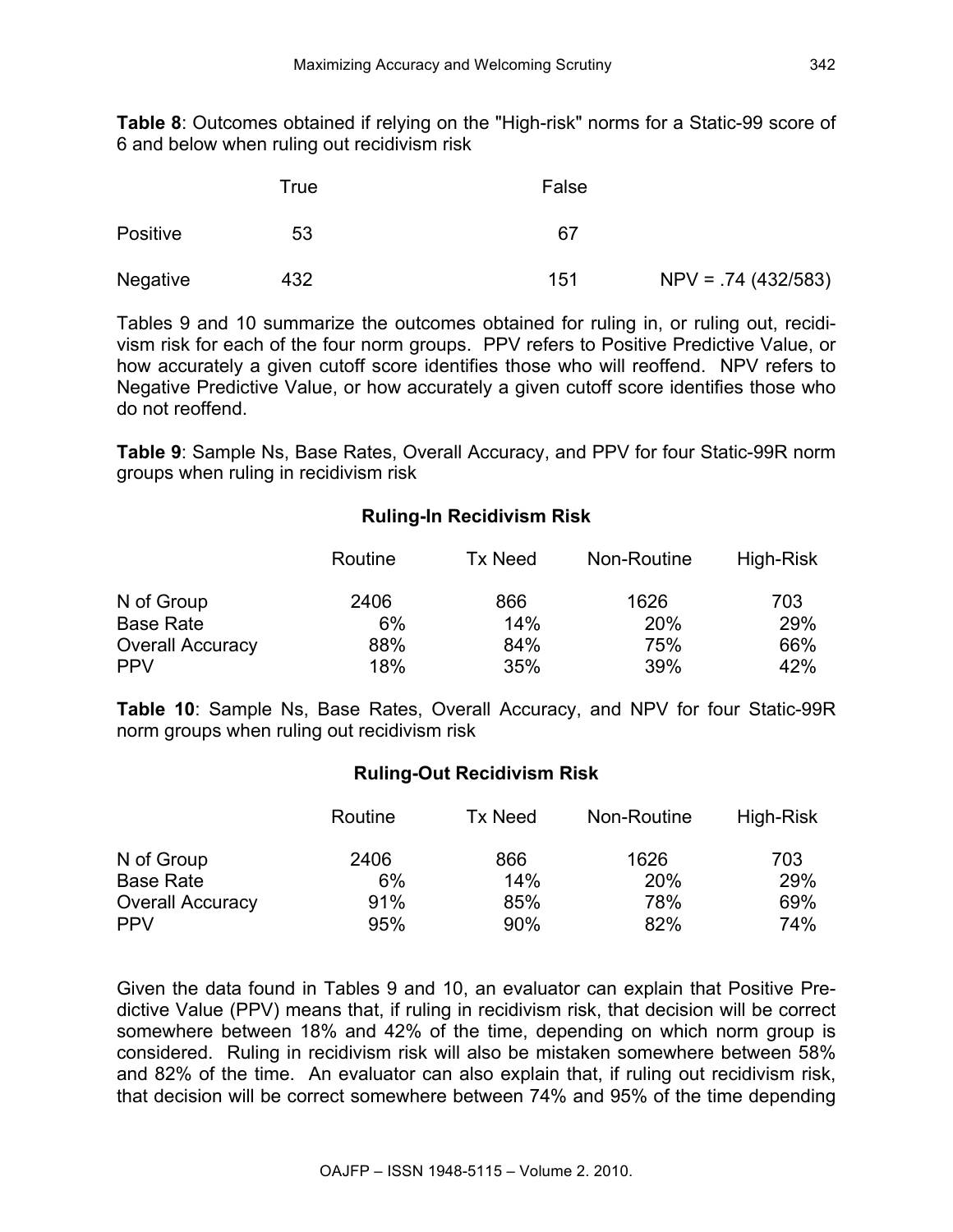on which norm group is considered. Ruling out recidivism will also be mistaken somewhere between 5% and 26% of the time. Obviously, then, ruling out recidivism risk is typically more accurate than ruling it in.

What is particularly sobering about these data is the predictive accuracy obtained via the Static-99R never exceeds that obtained by relying on the base rate alone. For example, if using the Routine norms and concluding that no one will reoffend, an evaluator would be correct in 94% of cases. The overall accuracy for ruling in recidivism risk, at a cutoff of 6 and above, via the Routine norms is 88%. The overall accuracy for ruling out recidivism risk, at a cutoff of 6 and below, via the routine norms is 91%.

For Vrieze and Grove (2008), base-rate predictions provide a rational, objective index of predictive accuracy. They point out how, "Comparing the CF [Correct Fractions] of an instrument to the CF of betting the base rate is, quite frankly, a not very demanding validity hurdle" (p. 275). Vrieze and Grove further indicated that an actuarial instrument outperforming base-rate predictions demonstrates incremental validity. If an actuarial instrument does not outperform the base rate, Vrieze and Grove insist it "really has not much going for it" (p. 275).

# **Welcoming Scrutiny**

Doren (2000) previously argued that the 1999 Standards for Educational and Psychological Testing (SEPT) were not applicable to actuarial instruments such as the Static-99. His arguments were premised on a misunderstanding of the term "test," and an excessively broad definition of who could use these instruments (Campbell, 2001). If Doren's arguments had gained any traction, the Static-99 would have avoided scrutiny via the SEPT. In 2006, Doren argued that SVP evaluators engaged not in "risk prediction," but rather in "risk assessment." A review of the relevant literature (Campbell, 2007), including Doren's own work, demonstrated that "risk prediction" has long been generally recognized and accepted by the community of SVP evaluators. If Doren's 2006 position had been generally accepted, evaluating actuarial instruments with indices of predictive accuracy would be inappropriate.

Whether they intend it or not (and most likely they do not), Wilson and Looman (2010) appear engaged in attempts at avoiding scrutiny for the Static instruments. Avoiding this kind of scrutiny is inconsistent with the ethical obligation of forensic psychologists to engage in transparent procedures. Reporting the kinds of data found in Tables 9 and 10 responds to this ethical obligation. Dismissing or attempting to circumvent these data will only arouse the skepticism and disrespect of triers of fact in SVP proceedings.

Though it represented progress as a third-generation risk assessment instrument, numerous problems are now inundating the Static-99 and the other Static instruments (Bani-Yaghoub, Feeroff, Curry, & Amundsen, in press). Linear additive instruments (Farrington & Tarling, 1985), such as the Static-99R, neglect the intercorrelations (or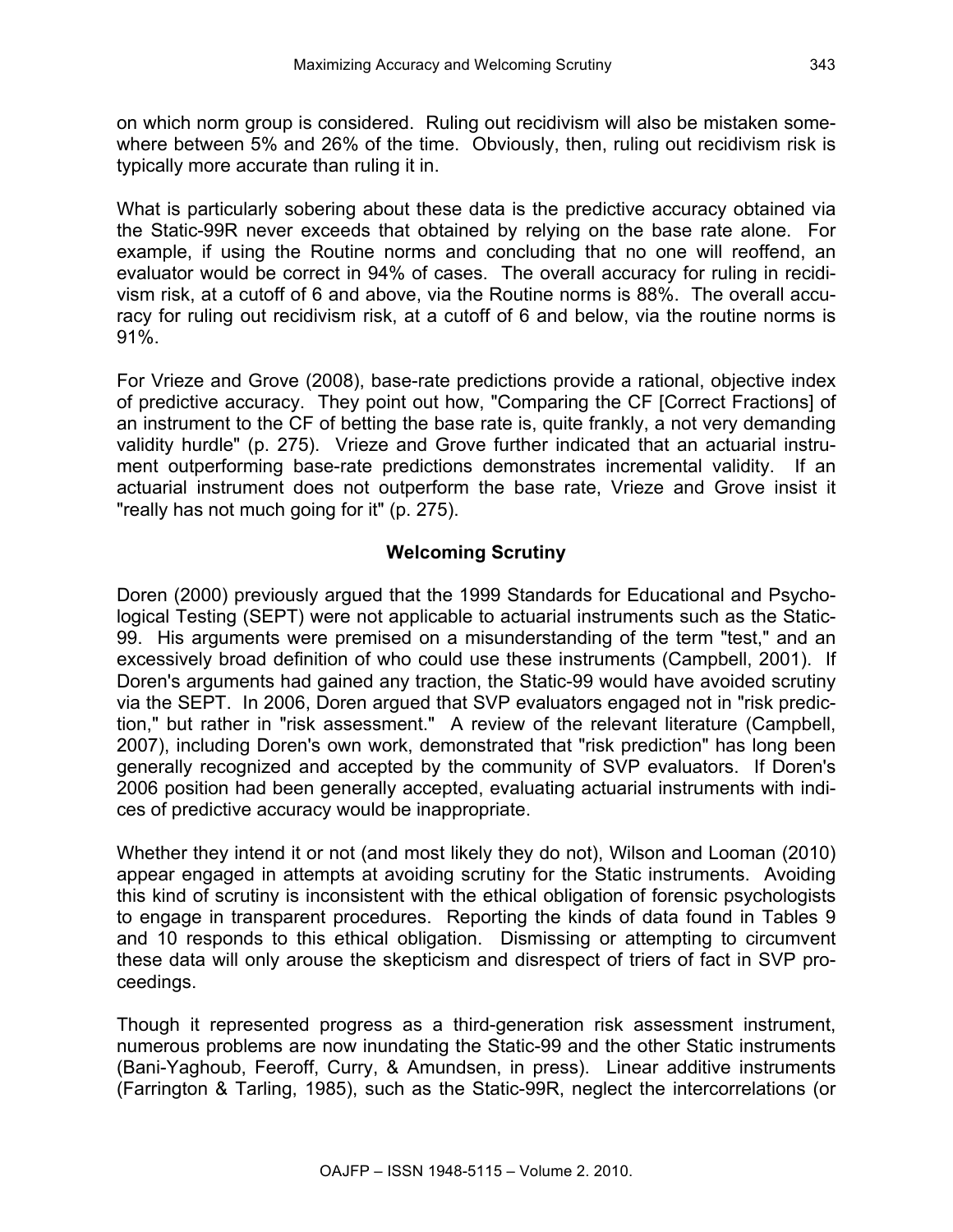overlap) among the factors they use. Additionally, these instruments rely on a "onesize-fits-all" approach in which all kinds of sex offenders (rapists, child molesters targeting males, child molesters targeting females, child pornography offenders, exhibitionists, etc.) are assessed in the same manner by the Static-99R. Progress in actuarial risk assessment necessitates that we learn from the Static-99 instruments, and then move on beyond them. Protecting the Static-99 instruments from scrutiny will only delay this needed progress.

#### **Ethical Considerations**

In their review of future dangerousness assessments related to capital sentencing, Edens, Buffington-Vollum, Keilen, Roskamp, and Anthony (2005) cited Standard 9.01 (a) - addressing "Bases for Assessments" - of the 2002 APA Ethical Code. Psychologists base their opinions contained in their recommendations, reports, and diagnostic or evaluative statements, including forensic testimony, on information and techniques sufficient to substantiate their findings." (p. 1071).

Accordingly, Edens and his colleagues advised: "It is incumbent upon mental health experts to eschew unreliable testimony that lacks a meaningful scientific foundation" (p. 77). To belabor the obvious, the comments of Edens et al. are equally applicable to SVP commitment proceedings. Disregarding the PPV and NPV of any actuarial instrument entirely undermines whatever scientific foundation that instrument can claim.

Additionally, Standard 9.06 of the American Psychological Association's 2002 Ethical Code - addressing "Interpreting Assessment Results" - states:

When interpreting assessment results, including automated interpretations, psychologists take into account the purpose of the assessment as well as the various test factors, test-taking abilities, and other characteristics of the person being assessed, such as situational, personal, linguistic, and cultural differences, that might affect psychologists' judgments or reduce the accuracy of their interpretations. **They indicate any significant limitations of their interpretations** (p. 1072, emphasis added).

The predictive accuracy data reported by Campbell and DeClue (2010a), and the data found in this article, obligate SVP evaluators, using the Static instruments, to identify their limitations. To do otherwise falls short of the relevant ethical obligations.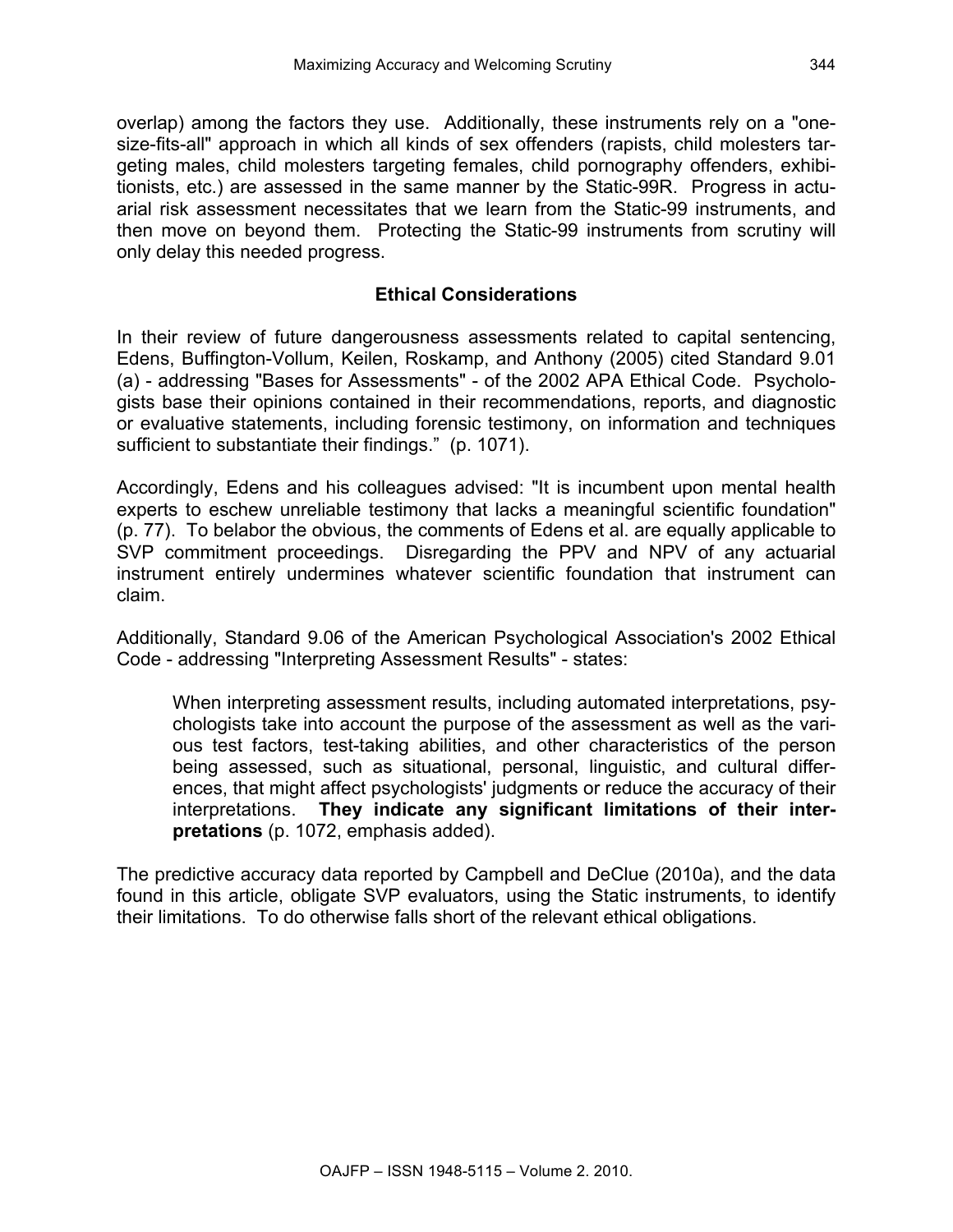#### **References**

- American Educational Research Association, American Psychological Association, National Council on Measurement in Education. (1999). Standards for Educational and Psychological Testing. Washington, DC: American Educational Research Association.
- American Psychological Association (2002). Ethical principles of psychologists and code of conduct. *American Psychologist, 57*, 1060-1073.
- Bani-Yaghoub, M., Federoff, J. P., Curry, S., & Amundsen, D. E. (in press). A time series modeling approach to risk appraisal of violent and sexual recidivism. *Law and Human Behavior*.
- Boccaccini, M. T., Murrie, D. C., Capterton, J. D., & Hawes, S. W. (2009). Field validity of the Static-99 and the MnSOST-R among sex offenders evaluated for civil commitment as Sexually Violent Predators. *Psychology, Public Policy and Law, 15*, 278-314.
- Campbell, T. W. (February/March 2001). Actuarial scales and evidentiary reliability: Clarifying the issues. *Sex Offender Law Report*, *2(2)*, 19-20, 30-31.
- Campbell, T. W. (2007). When prophecy fails: Retreating from prediction. *Journal of Sexual Offender Civil Commitment: Science and the Law, 2*, 1-11.
- Campbell, T. W., & DeClue, G. (2010a). Maximizing predictive accuracy in sexually violent predator evaluations. *Open Access Journal of Forensic Psychology, 2*, 148-232.
- Campbell, T. W., & DeClue, G. (2010b). Flying blind with naked factors: Problems and pitfalls in adjusted actuarial sex-offender risk assessment. *Open Access Journal of Forensic Psychology, 2*, 75-101.
- DeClue, G., & Campbell, T. W. (2010). Still maximizing accuracy and accepting scrutiny in Sexually Violent Predator evaluations. *Open Access Journal of Forensic Psychology, 2*, 322-336.
- Doren, D. M. (2000 Aug/Sept). Evidentiary issues, actuarial scales, and sex offender civil commitments. *Sex offender Law Report, 1(5)*, 65-66, 78-79.
- Doren, D. M. (2006). Inaccurate arguments in sex offender civil commitment proceedings. In A. Schlank (Ed.), *The sexual predator - law and public policy - clinical practice*. Kingston, NJ: Civic Research Institute, Inc.